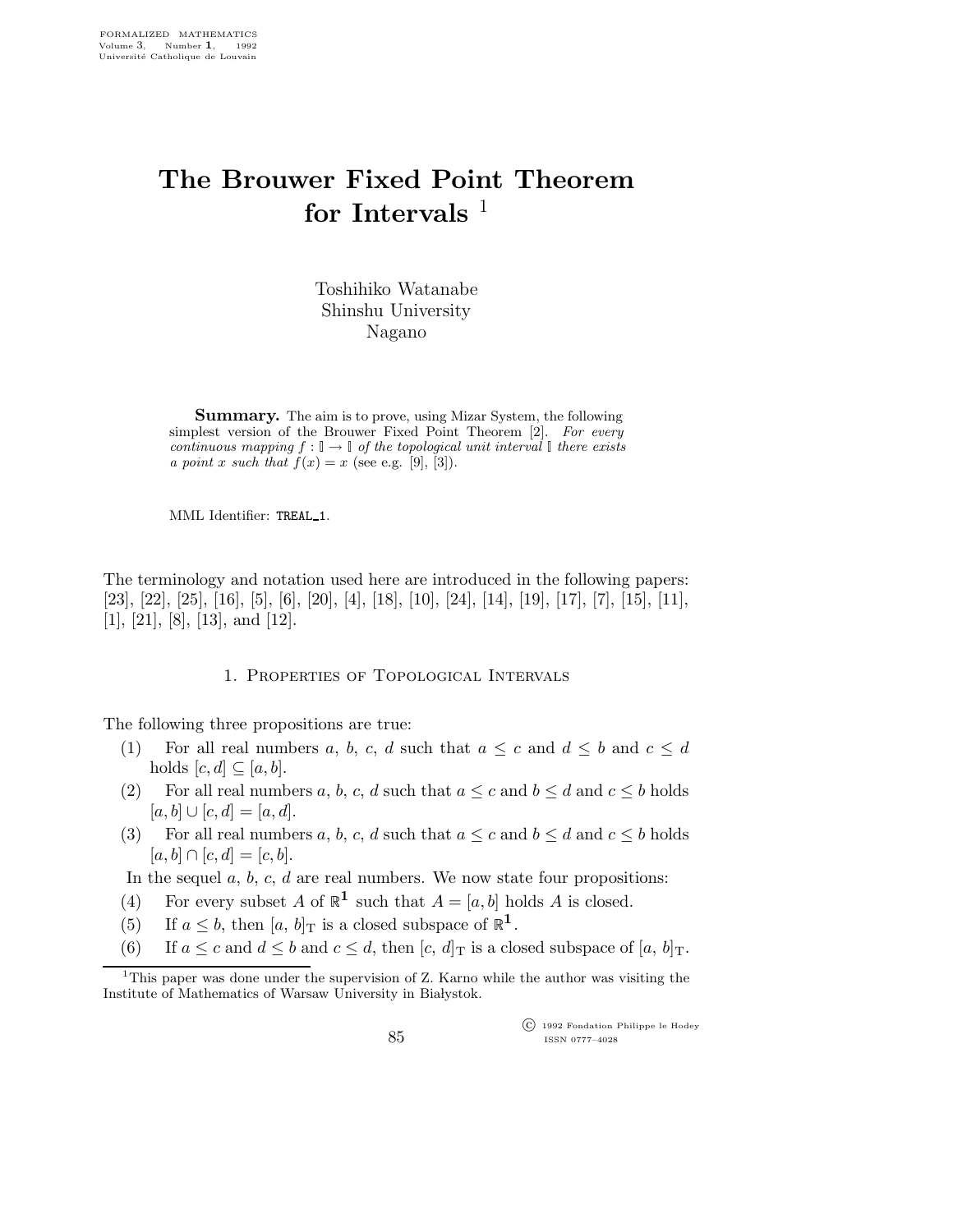(7) If  $a \leq c$  and  $b \leq d$  and  $c \leq b$ , then  $[a, d]_T = [a, b]_T \cup [c, d]_T$  and  $[c, b]_{\text{T}} = [a, b]_{\text{T}} \cap [c, d]_{\text{T}}.$ 

We now define two new functors. Let  $a, b$  be real numbers. Let us assume that  $a \leq b$ . The functor  $a_{[a,b]_T}$  yields a point of  $[a, b]_T$  and is defined by:

$$
(\text{Def.1})
$$
  $a_{[a,b]_{\text{T}}} = a.$ 

The functor  $b_{[a,b]_T}$  yields a point of  $[a, b]_T$  and is defined by:  $(\text{Def.2}) \t b_{[a,b]_T} = b.$ 

One can prove the following two propositions:

- (8)  $0_{\mathbb{I}} = 0_{[0,1]_{\mathrm{T}}}$  and  $1_{\mathbb{I}} = 1_{[0,1]_{\mathrm{T}}}$ .
- (9) If  $a \leq b$  and  $b \leq c$ , then  $a_{[a,b]_T} = a_{[a,c]_T}$  and  $c_{[b,c]_T} = c_{[a,c]_T}$ .

## 2. Continuous Mappings Between Topological Intervals

Let a, b be real numbers satisfying the condition:  $a \leq b$ . Let  $t_1, t_2$  be points of [a, b]<sub>T</sub>. The functor  $L_{01}(t_1,t_2)$  yielding a mapping from [0, 1]<sub>T</sub> into [a, b]<sub>T</sub> is defined as follows:

(Def.3) for every point s of  $[0, 1]_T$  and for all real numbers r,  $r_1, r_2$  such that  $s = r$  and  $r_1 = t_1$  and  $r_2 = t_2$  holds  $(L_{01}(t_1, t_2))(s) = (1 - r) \cdot r_1 + r \cdot r_2$ .

We now state four propositions:

- (10) Let a, b be real numbers. Then if  $a \leq b$ , then for all points  $t_1$ ,  $t_2$  of  $[a, b]_T$  and for every point s of  $[0, 1]_T$  and for all real numbers r,  $r_1, r_2$  such that  $s = r$  and  $r_1 = t_1$  and  $r_2 = t_2$  holds  $(L_{01}(t_1, t_2))(s) = (r_2 - r_1) \cdot r + r_1$ .
- (11) For all real numbers a, b such that  $a \leq b$  and for all points  $t_1$ ,  $t_2$  of  $[a, b]$ <sub>T</sub> holds  $L_{01}(t_1, t_2)$  is a continuous mapping from  $[0, 1]$ <sub>T</sub> into  $[a, b]$ <sub>T</sub>.
- (12) For all real numbers a, b such that  $a \leq b$  and for all points  $t_1, t_2$  of  $[a, b]$ <sub>T</sub> holds  $(L_{01}(t_1, t_2))(0_{[0,1]_T}) = t_1$  and  $(L_{01}(t_1, t_2))(1_{[0,1]_T}) = t_2$ .
- $(13)$   $L_{01}(0_{[0,1]_T}, 1_{[0,1]_T}) = id_{([0,1]_T)}.$

Let a, b be real numbers satisfying the condition:  $a < b$ . Let  $t_1, t_2$  be points of  $[0, 1]_T$ . The functor  $P_{01}(a, b, t_1, t_2)$  yielding a mapping from  $[a, b]_T$ into  $[0, 1]_T$  is defined as follows:

(Def.4) for every point s of  $[a, b]_T$  and for all real numbers r,  $r_1$ ,  $r_2$  such that  $s = r$  and  $r_1 = t_1$  and  $r_2 = t_2$  holds  $(P_{01}(a, b, t_1, t_2))(s) = \frac{(b-r)\cdot r_1 + (r-a)\cdot r_2}{b-a}.$ 

The following propositions are true:

- (14) Let a, b be real numbers. Suppose  $a < b$ . Let  $t_1, t_2$  be points of  $[0, 1]_T$ . Let s be a point of  $[a, b]_T$ . Then for all real numbers r,  $r_1, r_2$  such that  $s =$ r and  $r_1 = t_1$  and  $r_2 = t_2$  holds  $(P_{01}(a, b, t_1, t_2))(s) = \frac{r_2 - r_1}{b-a} \cdot r + \frac{b \cdot r_1 - a \cdot r_2}{b-a}$  $\frac{1-a\cdot r_2}{b-a}.$
- (15) For all real numbers a, b such that  $a < b$  and for all points  $t_1, t_2$  of  $[0, 1]_T$ holds  $P_{01}(a,b,t_1,t_2)$  is a continuous mapping from [a, b]<sub>T</sub> into [0, 1]<sub>T</sub>.
- (16) For all real numbers a, b such that  $a < b$  and for all points  $t_1, t_2$  of  $[0, 1]_T$ holds  $(P_{01}(a, b, t_1, t_2))(a_{[a, b]_T}) = t_1$  and  $(P_{01}(a, b, t_1, t_2))(b_{[a, b]_T}) = t_2$ .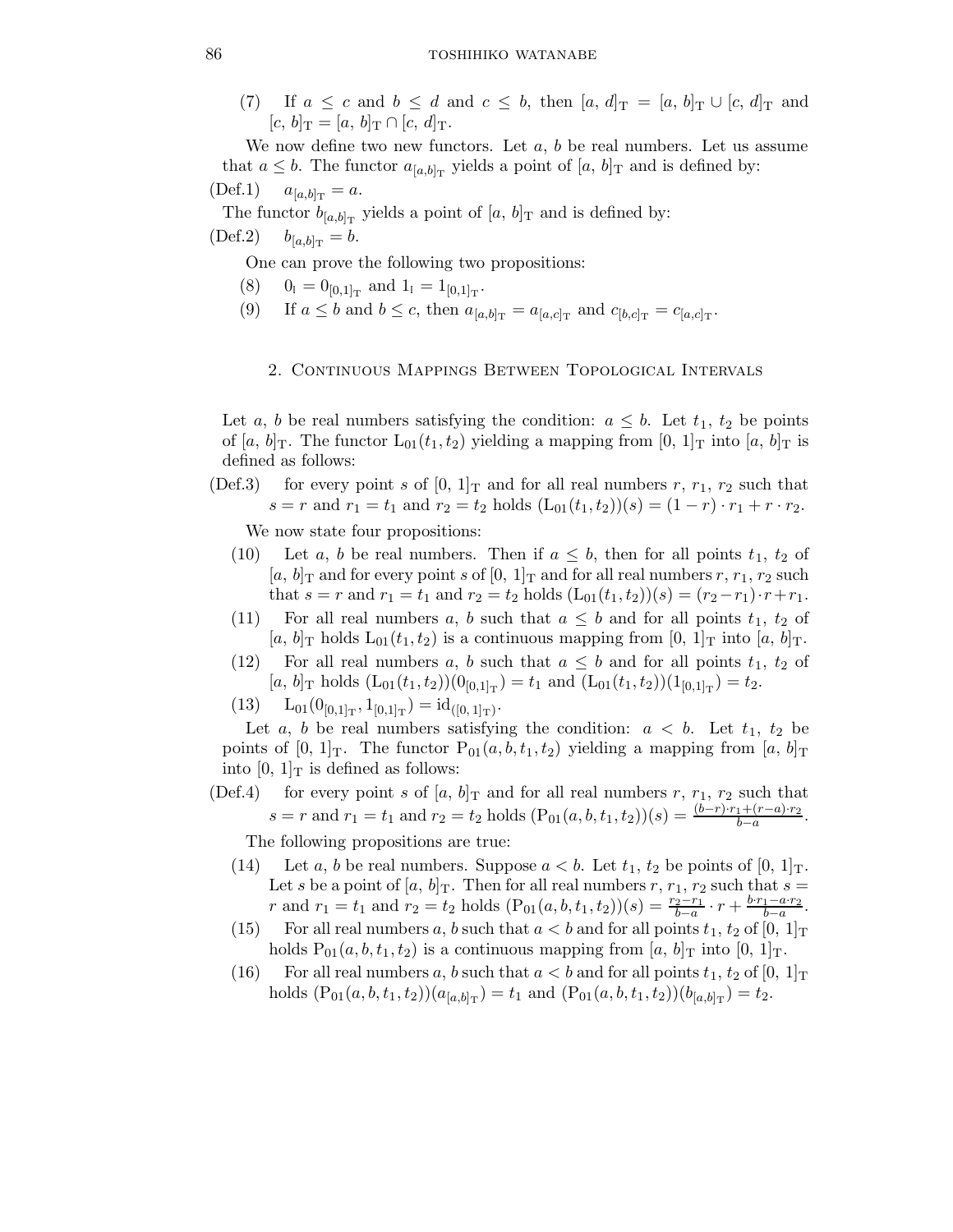- $(17)$   $P_{01}(0, 1, 0_{[0,1]_T}, 1_{[0,1]_T}) = id_{([0, 1]_T)}.$
- (18) Let a, b be real numbers. Then if  $a < b$ , then  $id_{([a, b]_T)} = L_{01}(a_{[a, b]_T}, b_{[a, b]_T}) \cdot P_{01}(a, b, 0_{[0, 1]_T}, 1_{[0, 1]_T})$ and  $id_{([0,1]_T)} = P_{01}(a, b, 0_{[0,1]_T}, 1_{[0,1]_T}) \cdot L_{01}(a_{[a,b]_T}, b_{[a,b]_T}).$
- (19) Let a, b be real numbers. Then if  $a < b$ , then  $\mathrm{id}_{([a, b]_{\mathrm{T}})} = \mathrm{L}_{01}(b_{[a, b]_{\mathrm{T}}}, a_{[a, b]_{\mathrm{T}}}) \cdot \mathrm{P}_{01}(a, b, 1_{[0, 1]_{\mathrm{T}}}, 0_{[0, 1]_{\mathrm{T}}})$ and  $id_{([0,1]_T)} = P_{01}(a, b, 1_{[0,1]_T}, 0_{[0,1]_T}) \cdot L_{01}(b_{[a,b]_T}, a_{[a,b]_T}).$
- (20) Let a, b be real numbers. Suppose  $a < b$ . Then
- (i)  $L_{01}(a_{[a,b]_T}, b_{[a,b]_T})$  is a homeomorphism,
- (ii)  $(L_{01}(a_{[a,b]_T}, b_{[a,b]_T}))^{-1} = P_{01}(a, b, 0_{[0,1]_T}, 1_{[0,1]_T}),$
- (iii)  $P_{01}(a, b, 0_{[0,1]_T}, 1_{[0,1]_T})$  is a homeomorphism,
- (iv)  $(P_{01}(a, b, 0_{[0,1]_T}, 1_{[0,1]_T}))^{-1} = L_{01}(a_{[a,b]_T}, b_{[a,b]_T}).$
- (21) Let a, b be real numbers. Suppose  $a < b$ . Then
	- (i)  $L_{01}(b_{[a,b]_T}, a_{[a,b]_T})$  is a homeomorphism,
- (ii)  $(L_{01}(b_{[a,b]_T}^-, a_{[a,b]_T}^+) )^{-1} = P_{01}(a, b, 1_{[0,1]_T}, 0_{[0,1]_T}),$
- (iii)  $P_{01}(a, b, 1_{[0,1]_T}, 0_{[0,1]_T})$  is a homeomorphism,
- (iv)  $(P_{01}(a, b, 1_{[0,1]_T}, 0_{[0,1]_T}))^{-1} = L_{01}(b_{[a,b]_T}, a_{[a,b]_T}).$

# 3. Connectedness of Intervals and Brouwer Fixed Point Theorem for Intervals

We now state several propositions:

- $(22)$  is connected.
- (23) For all real numbers a, b such that  $a \leq b$  holds  $[a, b]$ <sup>T</sup> is connected.
- (24) For every continuous mapping f from  $\mathbb I$  into  $\mathbb I$  there exists a point x of I such that  $f(x) = x$ .
- (25) For all real numbers a, b such that  $a \leq b$  and for every continuous mapping f from  $[a, b]_T$  into  $[a, b]_T$  there exists a point x of  $[a, b]_T$  such that  $f(x) = x$ .
- (26) Let X, Y be subspaces of  $\mathbb{R}^1$ . Then for every continuous mapping f from X into Y such that there exist real numbers a, b such that  $a \leq b$  and  $[a, b] \subseteq$  the carrier of X and  $[a, b] \subseteq$  the carrier of Y and  $f \circ [a, b] \subseteq [a, b]$ there exists a point x of X such that  $f(x) = x$ .
- (27) For all subspaces X, Y of  $\mathbb{R}^1$  and for every continuous mapping f from X into Y such that there exist real numbers a, b such that  $a \leq b$  and  $[a, b] \subseteq$  the carrier of X and  $f \circ [a, b] \subseteq [a, b]$  there exists a point x of X such that  $f(x) = x$ .

### Acknowledgments

The author wishes to express his thanks to Professors A. Trybulec and Z. Karno for their useful suggestions and many valuable comments.